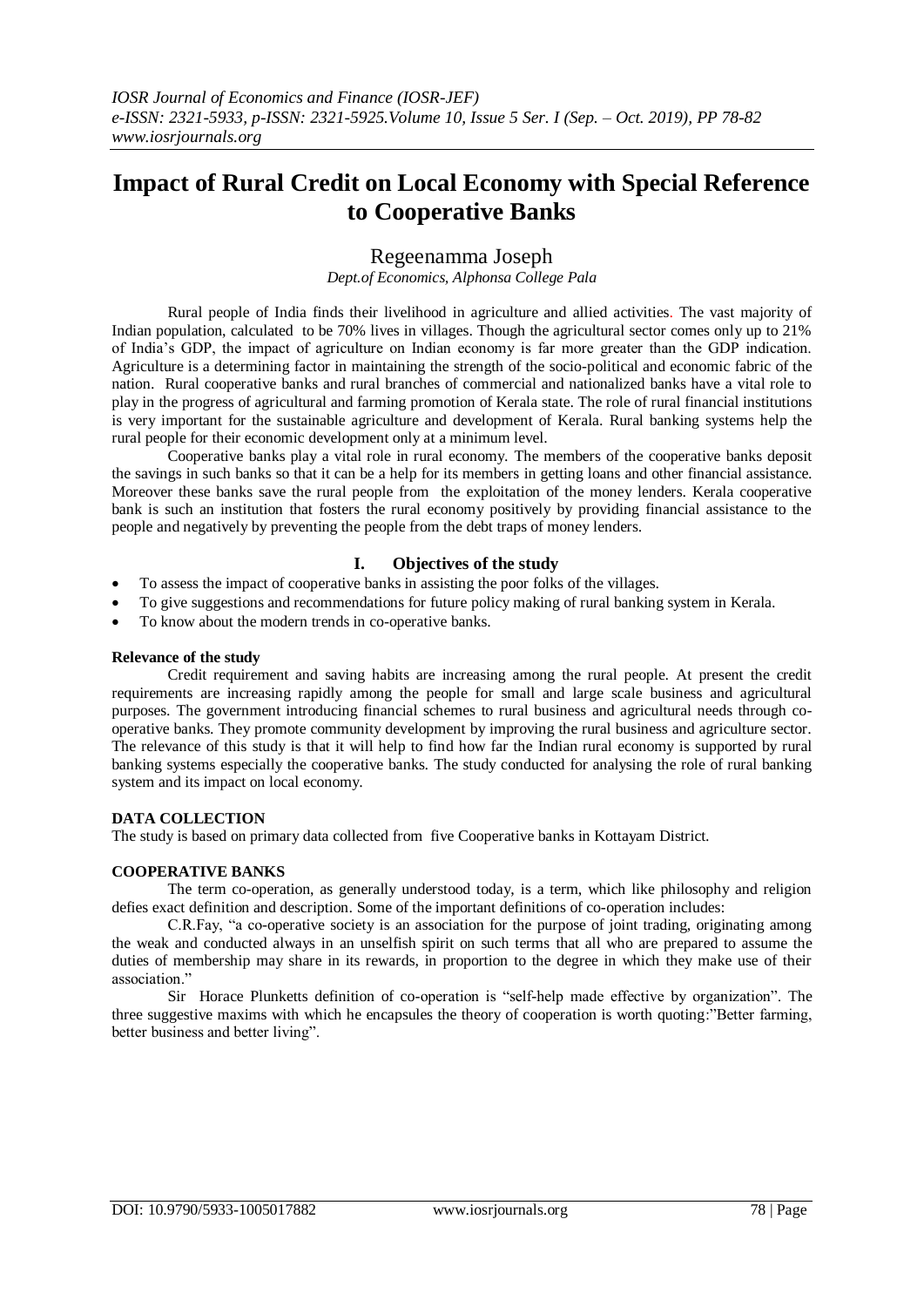## STRUCTURE OF CO-OPERATIVE CREDI INSTITUTIONS IN INDIA



Urban cooperative institutions are known as Urban cooperative banks (UCBs).They function on a single tier structure. Whereas the Rural cooperatives banks have a Federal three tier structure. They are the Primary Agricultural Credit Societies (PACS), Central Co-operative Banks (CCBs) and State Co-operative Banks (StCBs) at the state/apex level.

 The long term rural co-operative structure has two tiers, viz, State Co-operative Agricultural and Rural Development Banks (SCARDBs) at the state level and Primary Co-operative Agriculture and Rural Development Banks (PCARDBs) at the salute level.

In Kerala, the state co-operative union conducts co-operative education and training. Kerala state cooperative union has established many institutions for co-operation at different states. All the state co-operative marketing federations are affiliated to the national level federation i.e. National Agricultural Marketing Federation.

The cooperative banks have a well structured net work system at the grass root level and they are in constant touch with the daily economic and social life of the rural people. Therefore they work as inclusive systems minimizing the possibilities of exclusion.However they lack professionalism in management.Still it is worthwhile to study the impact of those societies on the life of the rural people while allowing them to be participants of an inclusive socioeconomic system.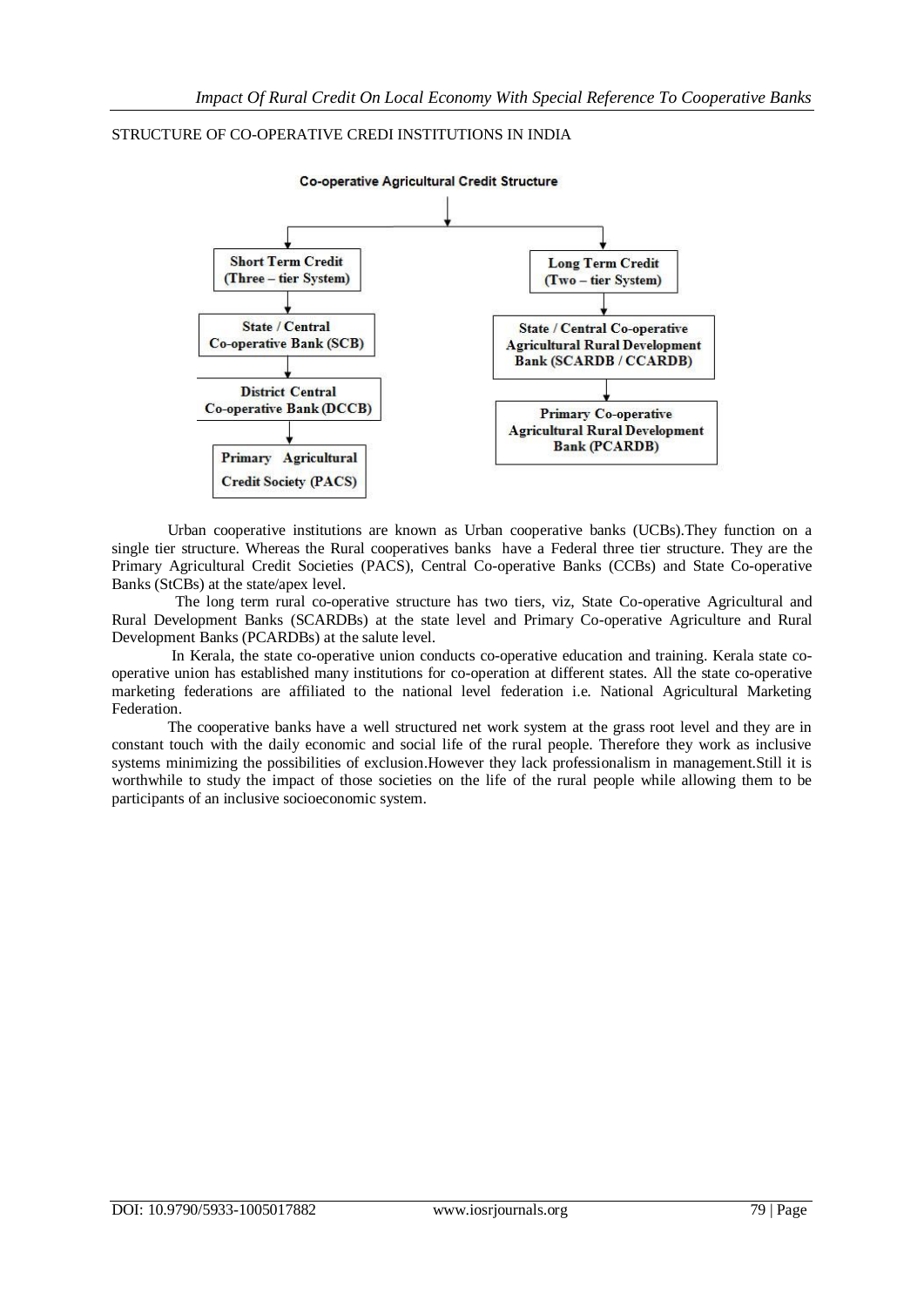

Banks have to go beyond the traditional systems of banking,and to be innovative in all aspects of economic interests and interactions of the people.Even the rural India has international and national students and workers in the customer list of the banks.

## **CUSTOMERS**

Customers are the households who receieve services from banks. Customers approache banks to utilize the facilities like deposits, loans and the emerging modern trends like ATM. The primary data shows about the number of customers of co-operative banks and other banks. The study shows that majority of households i.e. 54% approaches other banks for services and 46% approach the co-operative banks for their services and transactions.

## SOURCE OF INCOME

From primary data it can be concluded that 44%of the households are daily wage earners and 24%of people are weekly wage earners. 32% of people are monthly wage earners.

#### INCOME DISTRIBUTIONS

The income distribution pattern of the customers shows that majority of about 32% spend their income for educational purpose. 30% agriculture, 16% for medical needs, 18% for food and 4% for entertainment.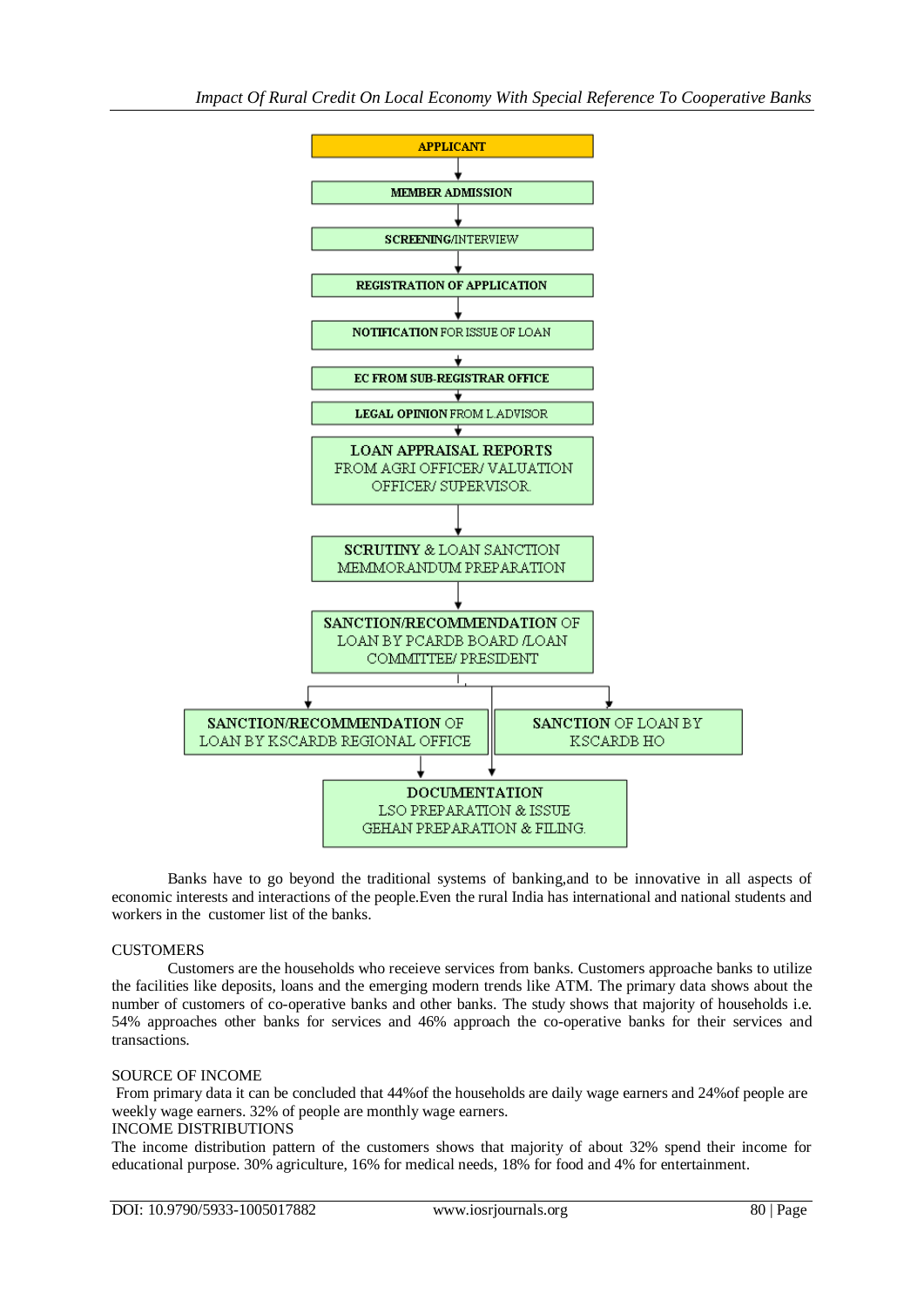### UTILIZATION OF COOPERATIVE BANKS

For different types of financial helps and services, majority of the customers approach cooperative banks. Almost 66%approach of the customers approach these banks for loan services; only 20% of the customers have regular savings in these banks; a very small percentage of the customers,6% approach the banks for other services. The number of customers use credit facilities offered by the bank is only 8%.One noteworthy thing is that Cooperative banks do not provide ATM facility for its customers.

#### LOANS BORROWED

The study shows that 85% of the customers approach it for borrowing loans. Different loans are lended by the Cooperative bank.

#### PURPOSE OF LOANS

The loan borrowed from the bank is used for different purposes. Majority of the customers, about 50% utilise the loans for agricultural purposes. 25% of the customers utilize the loan for educational purposes. 12% of the loan serve for other purposes like marriage,debt, etc. 3% of the loan is used for medical purpose and 10% of the loan is utilised for industrial purpose.

#### MODE OF ACCOUNT

People approach bank mainly for the purpose of loans and for deposit. Bank is an institution where financial transactions takes place. Customers have different kinds of accounts / deposits on Bank. Majority of the customers have current deposit. 56% has current deposit. 30% has savings deposit and 15% has fixed deposit in bank. Many customers possess fixed deposit also with either savings/current deposit.

#### SELECTION OF BANK

Customers select the bank on the basis of many terms. Most of the customers, of about 60% choose the nearest bank. 35% of customers choose bank by looking its profit, and 5 % opt looking other factors.

#### LAND HOLDINGS

When it comes to the land holdings of the customers, most of them do not possess more than one acre of land. Many of the customers are daily employees . About 70% of the customers have land holding below one acre. 20% of the customers own land holding between 1 acre – 3 acres and only 10% possess above 3 acres.

#### ANNUAL INCOME

The annual income pattern of the customers shows that, majority of, about 60% of customers have an annual income less than 75000.14% of the customers have an annual income between 75000-1 lakh .10% of the customers has an annual income of 1 lakh – 2 lakh . 6 % of the customers has an annual income above 2 lakhs. REGULAR SAVINGS

Majority, of about 80 % has regular savings .About 14 % does not have regular savings .But they save their income irregularly . 6% do not have any saving .

## BANKING INSTITUTIONS

Preference for taking loans from financial institutions differ from person to person .Many of the customers prefer the financial institutions in which the rate of interest is low for loans .Some customers opt for the bank which is at the nearest place .Some prefer the financial institution or bank from which the requested credit is completely given to the customers .

Co-operative banking is the banking system organised on a co-operative basis. Like any other banking institutions Co-operative banks also perform banking functions in most parts of the world. Studies related to cooperative banks reveal that these banks have remained the prime institutional agency with their vast network, wide coverage and outreach to the remotest parts of the nation.

In the primitive societies, the germs of cooperation would be observed in religious institutions & tradition customs. Cooperation as in understood today, as an economic system, was born as a peaceful reaction against the mercantile economy and industrial revolution which had resulted in mass poverty & degradation.

## **II. Findings**

 These banks are institutions created by persons belonging to same local or professional community or sharing a common interest.

- Co-operative banks are owned & controlled by their members who are democratically elected by the Board of directors.
- Co- operative banks are deeply rooted in the local area & community.
- Funds are limited for rural cooperative banks. So loans given by these banks are also limited.
- Rural cooperative banks have not introduced high tech banking facilities because most of the members of these banks are rural poor.
- The study reveals that nearly 46% customers approached cooperative banks for transaction  $\&$  54% approached other bank.
- Majority of customers are daily income getting people.